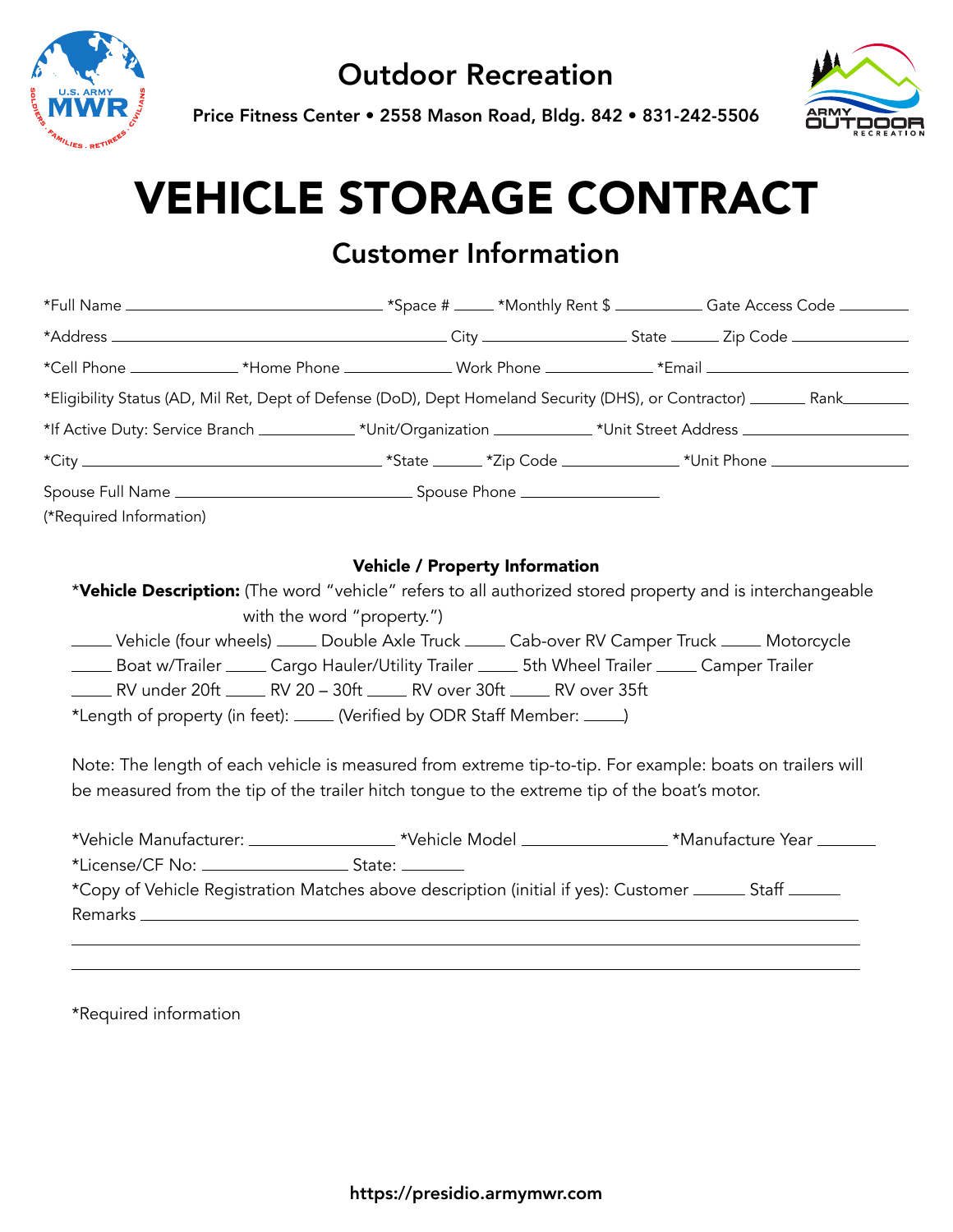

Price Fitness Center • 2558 Mason Road, Bldg. 842 • 831-242-5506



## SPACE #: LAST NAME:

#### Terms and Conditions

#### 1. Term

The term of this Rental Agreement ("Agreement") shall commence on the \_\_\_\_ day of\_\_\_\_\_\_\_\_, 20\_\_\_\_ ("Commencement Date").

#### 2. Rental Rates

| Under 20 feet (monthly)                                 |       |
|---------------------------------------------------------|-------|
| 20-35 feet (monthly)                                    | \$80  |
| Over 35 feet (monthly)                                  | \$95  |
| Presidio Residents (AD E1 – E4 students only) (monthly) |       |
| Short term (weekly) (<25ft / 25ft or larger)            | \$35  |
| Derelict Deposit (one-time) (see below)                 | \$500 |
| 30-day non-payment penalty (monthly) (see below)        |       |

#### 3. Payment

Tenant agrees to pay a monthly rent of \$\_\_\_\_\_\_\_\_\_ on or before the 5th day of each month for Rental Space #\_\_\_\_\_\_\_\_ ("Space"). Rent payments for yearly RV spaces must be tendered by credit card (Visa or MasterCard only). Rent payments for Auto debit program (Monthly) must be on a Credit or Debit card stored on file at all times. All monies paid are applied to the oldest outstanding balances first.

It is each customer's and sponsor's responsibility to remember to make timely payments (see "Late Fees" below). We recommend all customers set up automatic monthly payments with a credit card on file or automatic check service. We gladly accept advance payments and strongly encourage patrons going overseas to pay several months or even years in advance. (Conus on orders must pay 1 year in advance). Declined credit cards shall incur a \$10 fee for each failed charge attempt. Refunds are for complete months and are not pro-rated. If you plan to move out mid-month, you may pay short term (per week) for that month.

#### 4. Deposit

Tenant agrees to pay a security/derelict deposit of \$\_\_\_\_\_\_\_\_\_\_\_\_\_ if ODR management determines tenant's property is in a derelict state (see below). In the event of default, ODR may use this deposit to cover any damage or breach in agreement as allowed by law, without waiving the right to other remedies under the law. In the event that the property being stored by the tenant is deemed by ODR to be considered abandoned or hazardous, ODR may use this deposit to cover any removal, damage, or breach in agreement as allowed by law, without waiving the right to other remedies under the law. Otherwise, the full deposit will be returned to the tenant at the end of the negotiated rental term.

#### 5. Late Payment

A \$25.00 fee shall be charged to customers for each month their account is delinquent. Patrons who fail to pay the full monthly fee by the 5th day of the month shall be considered late. ODR shall allow a 10-day grace period to allow patrons to respond to late notices. An ODR staff member will provide one courtesy call and/or email to patrons in CONUS after which, the late fee shall be added to your monthly fee. If you do not respond with payment by the 15th day of the month, ODR Management shall take the following steps:

- Cancel your gate access code
- Provide one (1) written warning of our intention to take action to have property removed as abandoned IAW AR and POM Regulations, or begin lien procedures IAW the California State Dept. of Motor Vehicles
- Collection procedures may include garnishment of pay
- Loss of privileges to use ODR vehicle storage facility and other Outdoor Recreation

If payment is not received after 30 days from the date due, the Presidio ODR shall impose a per month retroactive late fee (see above) beginning the first day of the first month of delinquency. If the customer pays the full balance including late fees and penalties before a lien is issued on the property being stored, a portion of this fee may be waived depending on property disposition and disposal expenses and administrative fees. If ODR assumes a lien on property, charges, fees, and penalties shall not be waived and ODR shall dispose of the property as necessary.

#### https://presidio.armymwr.com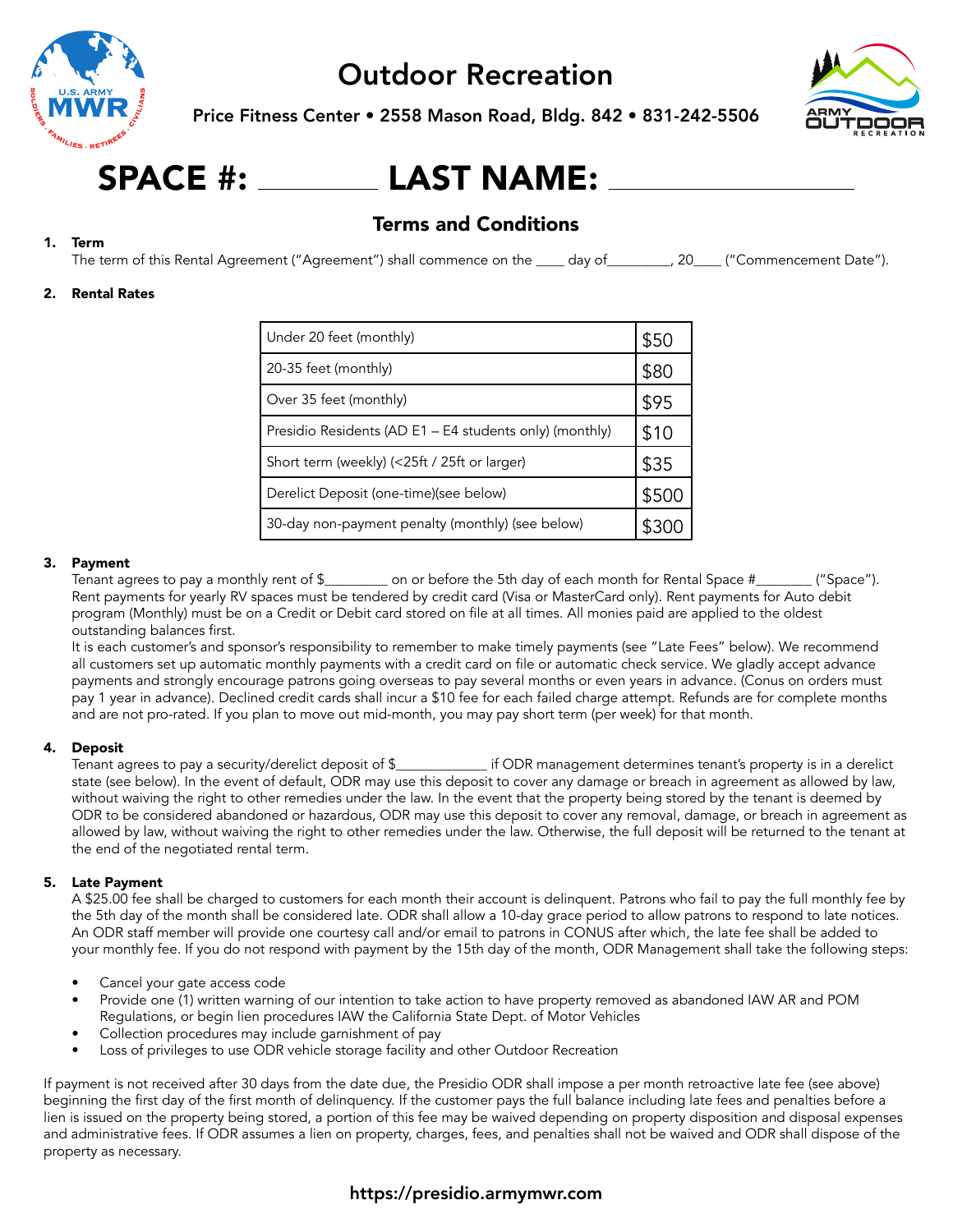

Price Fitness Center • 2558 Mason Road, Bldg. 842 • 831-242-5506



## SPACE #: LAST NAME:

#### 6. Usage

No dangerous or illegal items may be stored or kept in the storage space ("Space"). No person may sleep, cook, reside, operate a business, store chemicals, hazardous materials or materials that may cause a hazard (rags, piles of papers, etc.,) fuels or conduct major repairs in the Space. Tenant may not store or grow any illegal substances or conduct illegal activity on ODR property. Use of this space does not grant Tenant permission to use other parts of the Premise, property, or grounds adjacent to the rental space. Request for permission of modifications should be provided in writing to ODR. The Tenant may not modify, add shelving or make any other changes to Space unless written permission is provided by ODR. These changes are made at the expense of the Tenant.

#### 7. Limitation of Liability and Insurance

ODR does not provide any security and is not responsible for any loss, damages incurred by the Tenant during the use of Space. Tenant acknowledges that he/she assumes all responsibility for the security of the space, property stored in the Space, and their person while using the Space. Tenant further acknowledges that ODR does not insure stored property, and that it is the sole responsibility of the Tenant to maintain insurance to cover any loss of business, property, loss, death, or injury regardless of the cause of the loss or event at the time of the occurrence. The Tenant further agrees to hold harmless and indemnify ODR against all claims, losses, damages, cost or liabilities that may arise from the use of the Space. Patrons are encouraged to inspect their property at least once per week while in storage.

If your property has suffered a break-in or damage in any way, please do the following:

- Notify your ODR RV Storage staff member immediately
- Contact the Presidio Police Department (831)242-7851) to file a report
- Contact your insurance representative

Any claims made against the U.S. Army regarding your property must be made through the Presidio of Monterey Staff Judge Advocate.

#### 8. Check-in Procedures

- Tenant must complete the following check-in procedures:
- Read, complete, and sign the Vehicle Storage SOP & Contract
- Pay a non-refundable three-months' storage fee
- Set up an automatic payment plan with credit card (mandatory for month-to-month payments)

#### 9. Check-out Procedures

Tenant will notify ODR Vehicle Storage staff at least one month prior to vacating the POM Vehicle Storage Facility in writing or in person at the Presidio ODR office and sign a check-out form (See Appendix A). Tenant will pay all current and back fees in full. If Tenant does not properly check out of the ODR facility, ODR will continue to charge for the full period rental fee and there WILL BE NO REFUNDS provided. Tenant will remove all items from Space prior to move out and will return keys and access devices to ODR and return the Space to its original condition. Do not dispose of trash in any government receptacle or other spaces. You must remove your property and trash completely from federal property. Tenant acknowledges that the Deposit may be used to repair any damages of the Space. An authorized ODR staff member shall inspect your space and sign the check-out form (See Appendix A) to clear you for any additional fees or debris removal. ODR does not pro-rate fees. If you check out before the 5th of the current month, the fee will be waived. Beyond the 5th of the current month, you will be assessed the short term weekly rate of \$35 per week from the 1st of the month or the entire month, whichever is less.

#### 10. Authorized Vehicles

- Only the vehicles listed in this contract are authorized to be stored at the Space. Tenant verifies that the vehicles referenced above belong to the Tenant or that the Tenant has the right to possess or store the vehicles.
- The term "vehicle" referenced in this agreement equates to ALL property that is stored at the ODR Vehicle Storage Facility.
- Vehicles must be immediately transportable via tow or platform truck or driven on its own wheels. Boats must be on trailers that fit the above transport criteria. ODR management shall approve any exceptions to this requirement, which will also require a deposit as stated above.
- Derelict Property: All vehicles, including but not limited to campers, RVs, 5th Wheels, travel trailers, etc., must be transportable and operationally maintained. If ODR management determines your stored property is not operational or creates a safety risk to personnel or other property, ODR will notify you of the condition and require an immediate remediation or removal of the property. If ODR determines that the property requires demolition, disposal of appliances, hazardous materials, etc., prior to disposal you shall be required to pay a deposit (see rates above) to ensure proper disposal in the case of abandonment. When this vehicle is completely removed from the facility by the owner, the deposit shall be returned. If said vehicle is abandoned, then the deposit shall be retained as a fee and ODR shall dispose of the property in accordance with applicable policy and regulations.

#### https://presidio.armymwr.com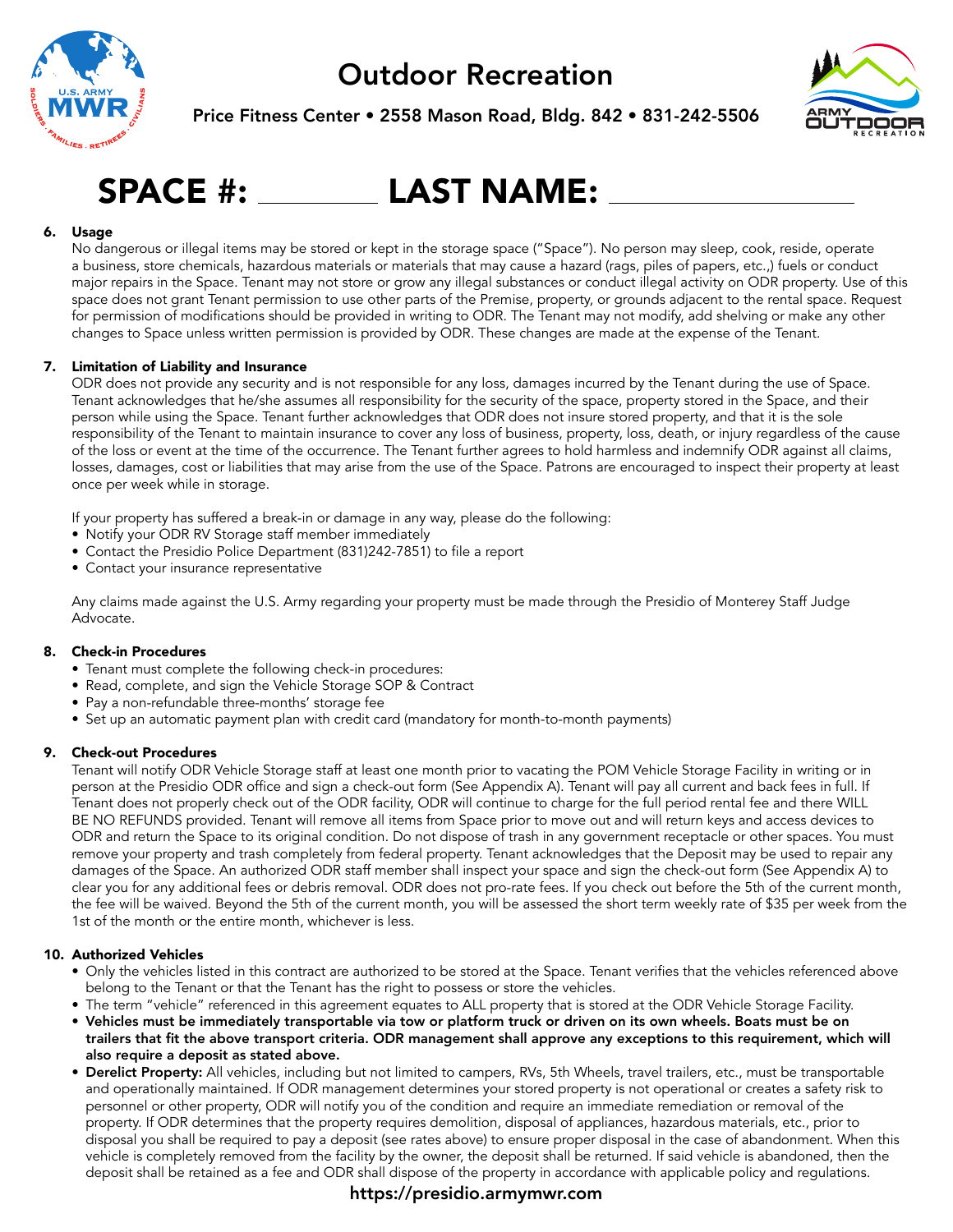





## SPACE #: LAST NAME:

- Abandoned vehicles. Abandonment of personal property on federal installations is prohibited and will not be tolerated. Tenant agrees that falling more than 60 days in arrears, without prior written authorization from ODR, constitutes abandonment of property. Furthermore, Tenant agrees that property determined by ODR to be derelict must be remediated or removed within 14 days of notification. Tenant agrees that a failure to remediate or remove the offending property, without prior written authorization from ODR, constitutes abandonment of property and subjects the property to immediate initiation of disposal proceedings. ODR will initiate disposal proceedings for all other abandoned property in accordance with timelines prescribed in 10 U.S.C. § 2575, Department of Defense Financial Management Regulation 7000.14, Department of Defense Manual 4160.21, and Army Regulation 215-1.
- All property must have at least one of the following: license plate, current registration tags ('CF' number for boats), a certificate of non-operation from California Dept of Motor Vehicles, or proof of ownership until registration or non-op is obtained.
- All property must be owned and registered under the name of the eligible patron that is named on this vehicle storage contract. Exceptions to this policy shall be determined by ODR management.

#### 11. Prohibited Vehicles and Activities

- Major repairs or maintenance on any vehicle is prohibited unless authorized by ODR Management.
- No dumping of trash or debris anywhere on federal property including the storage lots. No dumping any fluid whatsoever from your vehicle in the storage lot. 24-hour camera surveillance of the RV lots shall be used to report individuals of unlawful dumping on federal property to the Presidio Police Dept.
- Spaces must be free from any accumulation of trash or debris. A \$50 fee shall be charged for removal of debris from spaces that are occupied. Any debris found amongst your property shall be considered trash and properly disposed without notice.
- No disposing of batteries, vehicle parts, or any hazardous materials on facility grounds. A \$100 fee shall be charged for removal of any hazardous materials.
- If any of the policies contained herein are violated, you may be asked to remove your vehicle without refund and forfeiture of deposit.
- 12. Subletting and Assignments No space shall be sublet or assigned without the express written consent of the ODR.
- 13. Inspections and Compliance. ODR may enter Space after providing notice to the Tenant in order to inspect the condition of the Space and Property being stored at the Space in order to ensure tenant is compliant with the terms and conditions of this contract as well as applicable local, state, and federal laws.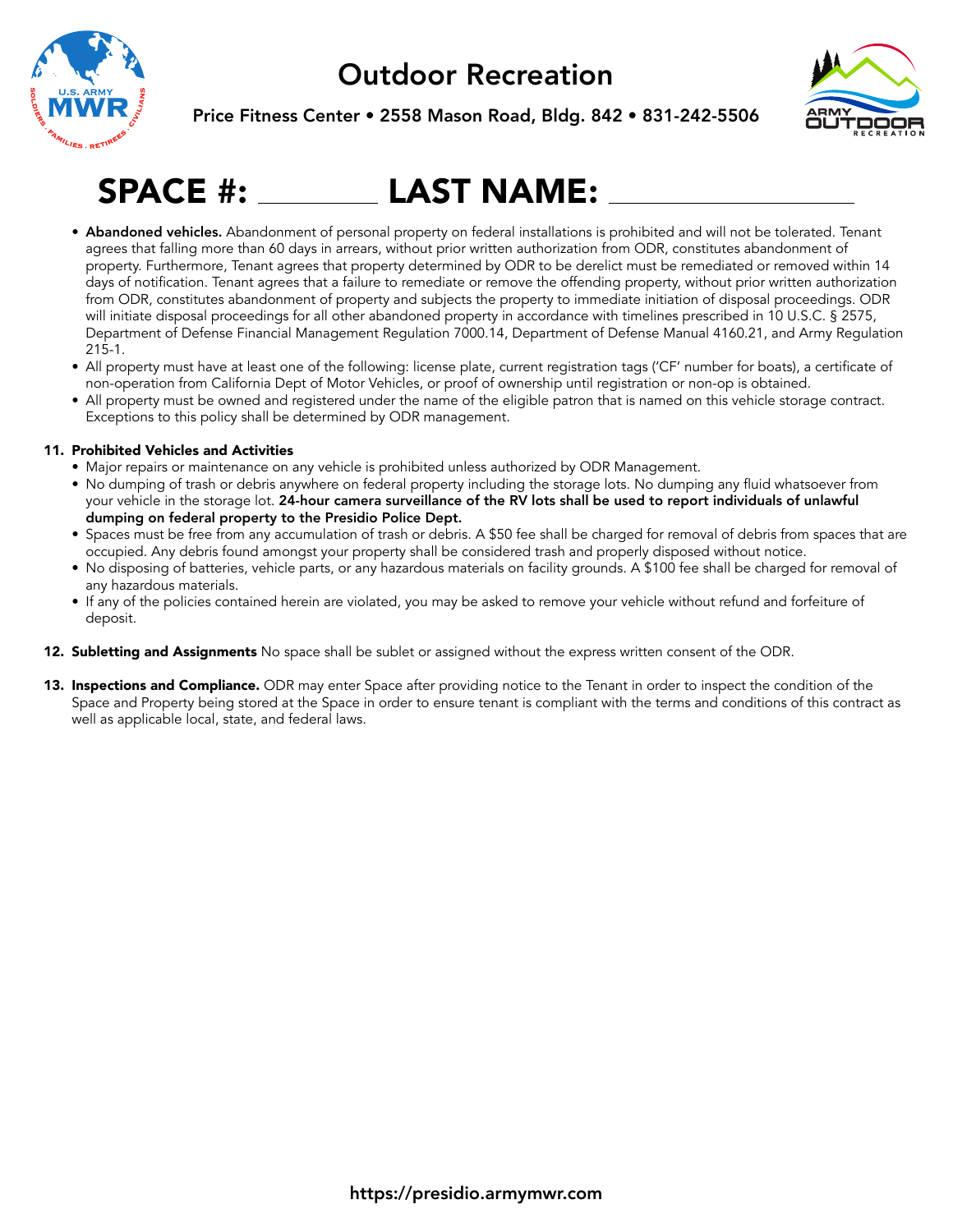

Price Fitness Center • 2558 Mason Road, Bldg. 842 • 831-242-5506



## SPACE #: LAST NAME:

#### Customer Certification

Please read the below policy provisions thoroughly and initial on the line in front of each, indicating you have read, and fully understand each provision. Once you have initialed each provision of this Customer Certification page, please sign, date, and complete the subsequent required information below.

- 1) Only vehicles identified on the official data sheet maintained in ODR Vehicle Storage files shall be authorized storage at the POM Vehicle Storage Facility. Any property left unattended in the facility must be identified in ODR records. A fine of \$35 per incident and \$10 per day following initial discovery of unauthorized property will be charged to the customer owning said property. If ODR is unable to contact the owner of the unauthorized property within 7 days, ODR will initiate disposal procedures for abandoned property.
- 2) Customers must pay all fees and charges in a timely manner as outlined in this contract. Failure to do so may result in garnishment of amount due and/or revocation of storage privileges.
- 3) Failure to pay any fees due after a period of 60 days will result in the immediate establishment of delinquency against the item(s) stored. ODR shall consider said equipment abandoned and begin disposal procedures IAW Department of Defense Regulations, or in the alternative and at the discretion of ODR, California State DMV regulations. Customer's signature on this document constitutes acknowledgment and acceptance of FMWR ODR disposal policy.
- 4) Current registration information (or certificate of non-operation) is required on all property stored in the POM Vehicle Storage Facility. If provided by ODR, a customer ID Tag shall be displayed on the vehicle in a prominent visible location.
- 5) Vehicle registration must be maintained with ODR's Vehicle Storage files for ALL property that may be left unattended in the storage lots; no matter how temporary. If an unattended vehicle is found and there is no record of said vehicle, ODR shall call the police and initiate property removal procedures at the risk and expense of the owner.
- 6) If a space is found empty 7 days into the current month and the payment balance has expired for that space's customer, ODR shall assume the customer has moved out and will immediately make that space available for rent and cancel the former customer's access code.
- 7) If property is transferred or sold to another person, ODR must be notified immediately and the customer(s) are/is responsible to update ODR's data sheet(s). If the property is sold to an ineligible patron, the property must be removed immediately upon transfer. Until ODR is informed of such a transfer and the property is legally in the name of the new owner, the original owner and renter of that space shall continue to be liable for that property and the rent fees thereof.
- 8) \_\_\_ Property in all spaces must stay within the space's boundary lines. If your property is outside these boundary lines, you will be charged an additional monthly fee of \$20 until your property is properly stored.
- 9) No customer shall leave unattended any vehicle in any space that is not authorized for their storage. If any property is found in a space other than its authorized space, the customer must pay an additional monthly fee (based on the size of said vehicle) for the space occupied, beginning with the first day of the current month.
- 10) In consideration of safety and security, ODR requests that customers NOT divulge their access code to anyone outside their immediate family. Persons discovered within the vehicle storage facility by ODR staff members or Presidio Police are subject to questioning and may be detained by the police if they do not have authorization for entry. If you must give your code to someone outside your immediate family, please notify the ODR manager or RV Storage manager prior to that person's entry and notify ODR when that person is no longer requiring access; thereby ODR shall change your code for security purposes.
- 11) Communication with your ODR RV Storage administrator is very important. Therefore, customers are required to keep all information required on page one of this contract updated, complete and accurate. If you deploy or plan to be inaccessible for a period of time, ODR mandates that you inform ODR so we can place these notes in your file and make the necessary adjustments. Otherwise, If ODR is unable to contact you and receive a reply confirming this contact effort within 15 days, then we will assume that you are inaccessible and have abandoned your property. This may result in removal of property, and extra charges to your account.

#### Violation of policies stated in this document may terminate all conditions, excluding financial obligations, of your rental agreement, and could result in termination of future usage.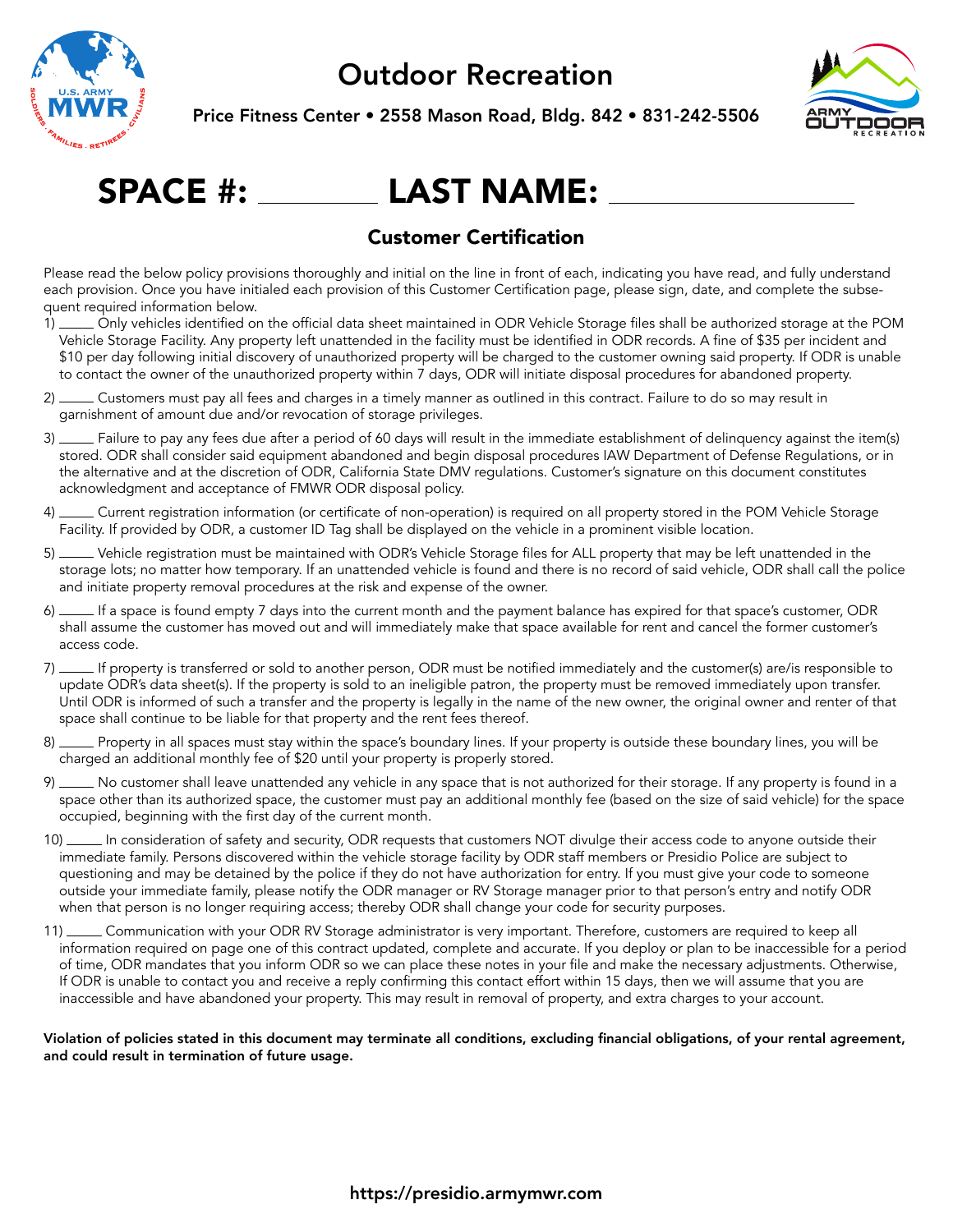

Price Fitness Center • 2558 Mason Road, Bldg. 842 • 831-242-5506



## SPACE #: LAST NAME:

I certify and acknowledge that I have read, understand, and will comply with the above stated USAG Presidio of Monterey FMWR Outdoor Recreation vehicle storage policies.

Customer Signature Date / /

Customer Name (Print) Unit or Organization

1.Under POM Regulation (AR 200-1) Federal (Title 40 CFR) and California State (Title 22 CCR) Dumping of (HM) Hazardous materials and (HW) Hazardous wastes are defined as: cleaners, coolant solution, waxes, polishes, any batteries, chemical fertilizers, bleach, disinfectants, flea repellent, insecticides, paint strippers, all paints, rust removers, gasoline, diesel fuel, windshield fluid, motor oil, grease, brake fluid, and many other chemicals that are labeled with one of the following caution warnings: Danger, Poison, Toxic, Flammable, or Corrosive are strictly prohibited in or around the RV Storage Facility. HM/HW shall not be disposed of in drains, dumpsters, and oil-water separators or abandoned anywhere on the installation. Washing of engines, axles, RV unit, and any other equipment stored with resulting oil and grease debris or engine cleaning chemicals left on the lot or washed down the drain is under no circumstances permitted. Violators of Federal, State, and Local laws can be held personally liable for disposal. Clean-up costs and civil or criminal penalties of \$27,500.00 per day per violation will be assessed. The RV Storage Facility is currently under surveillance to prevent illegal dumping, and all violators will be apprehended and prosecuted.

2.The undersigned does forever release, acquit and discharge the FMWR, the United States Army, the United States of America, and its employees, agents, or assignees from any and all actions for loss, damages, costs, charges, claims, demands, and liabilities of whatever nature arising out of the use of FMWR equipment or facilities. This release serves as an inducement to the FMWR to allow the undersigned to use FMWR facilities and programs. The undersigned also agrees to indemnify and hold harmless FMWR and the United States of America from all costs, claims, and liabilities of any kind stemming from this lease contract.

3.This contract contains the sole agreement between the parties hereto. The undersigned attests to the fact that they have read this agreement, the SOP, and completed the data sheet and by electing to use this facility agree to comply with all provisions. It is understood by the undersigned that use of this facility is at the discretion of the Installation Commander and the Installation Commander exercises that discretion and uses their judgment as to the best interests of the installation in fulfilling its mission at all times, and that this agreement is subjected to said judgment. I have read and understand the above statement.

Customer Signature Date / /

#### RELEASE AND HOLD HARMLESS AGREEMENT

I, , in consideration for the opportunity to rent and use equipment from the installation Morale Support Fund hereby agree, on my behalf, my heir, executors and administrators, to release the United States, its officers, agents, employees, and instrumentality's from any and all injuries or damage to United States personnel or property or for any suites or damage claim filed against the United States which may result from my use of the rented property. I agree that I will exercise reasonable care in use of the equipment and will return the same to the Installation Morale Support Fund in the same condition in which it was received from the fund. I have read and understand the Release and Hold Harmless Agreement.

Customer Signature Date / /

Personal data is solicited under the authority of 10 USC 3012 and Executive Order 9793. Other information is used to determine eligibility for participation in ODR programs. MSA disclosure is voluntary, but failure to disclose all or part may preclude participation in activities or use of equipment.

#### Sponsor Certification (if applicable)

I have read and understand the Vehicle Storage Contract and related policies in their entirety and as the eligible sponsor for MWR services. I agree to abide by all policies and provisions herein. I also agree to pay any outstanding debt obligations as well as fees and penalties should the owner of the stored vehicle default on his or her scheduled payments.

/ /

Signature **Date** 

https://presidio.armymwr.com